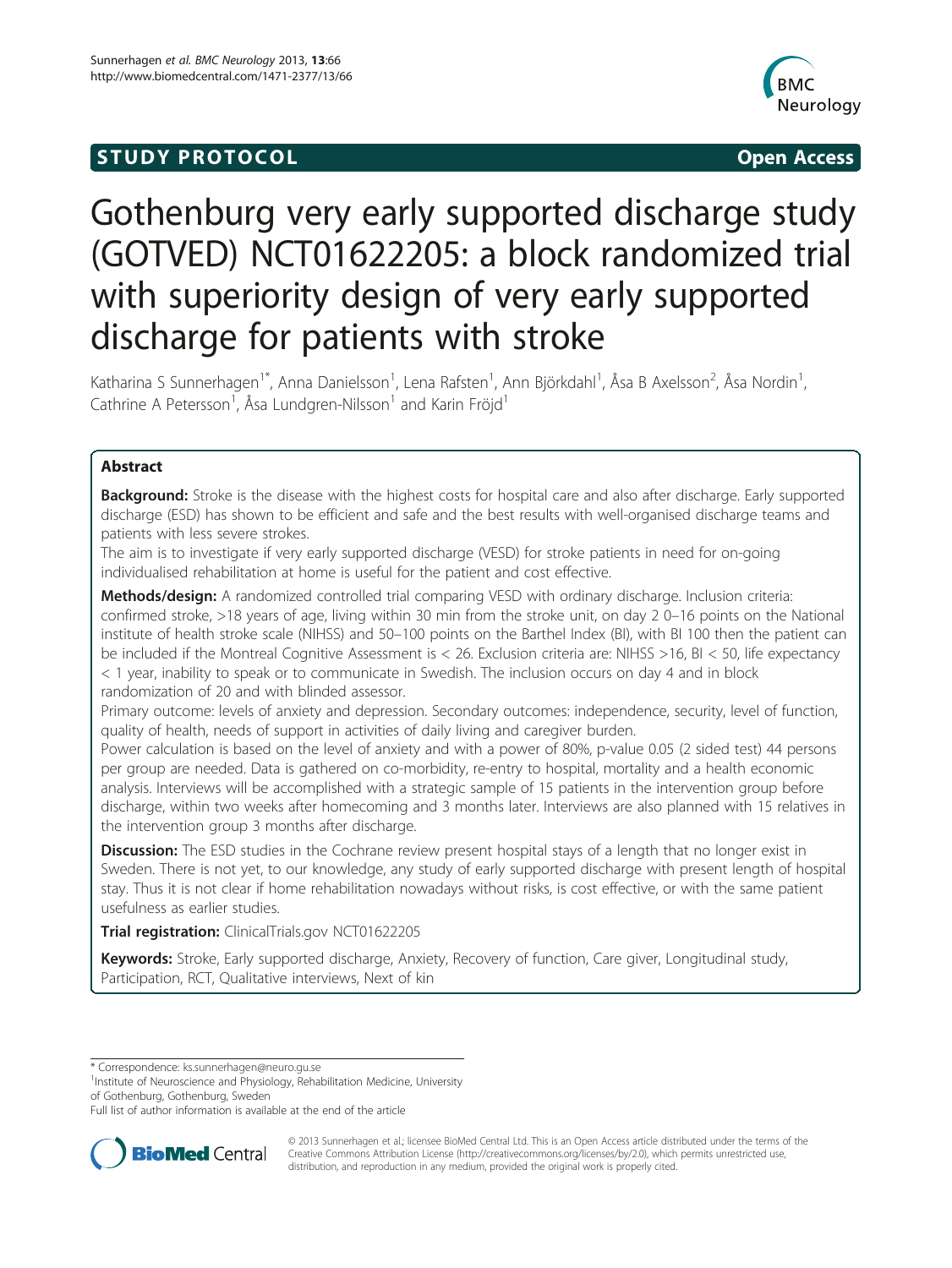# Background

Stroke is a life-altering event that affects a large number of individuals throughout the world; one in six people worldwide will have a stroke in their lifetime. Based on data from year 2005, global estimates of stroke incidence indicate that 16 million people worldwide experience first-time strokes each year, resulting in 5.7 million deaths [\(1\)](#page-6-0). The consequences of stroke are significant and severe: the disorder is a leading cause of physical disability among adults globally [\(1,2](#page-6-0)). Stroke is the disease with the highest costs for hospital care and also for care and rehabilitation after discharge, which both affects the person's and caregiver's quality of life and also the expenses for the society. Initiatives that could optimize rehabilitation for stroke patients are important. Multi professional team-based person-centred care is the most important factor for success in stroke rehabilitation [\(3,4](#page-6-0)). However, the timing and content of the rehabilitation needs to be further analysed.

Early rehabilitation ideally begins in the inpatient settings, immediately after a diagnosis of stroke has been confirmed and the patient is stabilized. Here, the priority goals are patient mobilization, prevention of secondary stroke and stroke-related sequel, encouragement of selfcare, provision of emotional support and education, and assessment of general health. With their resources focused on the acute phase of stroke, stroke units may discharge patients with inadequate early rehabilitation services ([5](#page-6-0)). All too often this practice of "pushing" patients from one care environment to the next, particularly from the acute-care phase to the early rehabilitation phase, leaves patients and caregivers responsible for navigating an unfamiliar health system to effectively arrive at the next appropriate phase of care. Such philosophies of patient management are often dictated by third-party payers and allocation of health resources. Patients and caregivers have identified a significant lack of a seamless, integrated continuum from acute care onward as a major obstacle to navigating the rehabilitation process ([5\)](#page-6-0).

Rehabilitation concerns optimizing the levels of function, activity and the persons own participation in hers/ his context. A multidisciplinary approach is needed in complex situations, as after a stroke, and the rehabilitation must be individualised according to personal goals. The rehabilitation begins in the stroke care unit, but needs to go on for months and sometimes years if the person will regain optimal levels of function and activity. In Sweden the primary health care and the local government are responsible for the basic rehabilitation after a hospital stay. However, there are indications of lack of competence for stroke rehabilitation and the rehabilitation is rarely based on multidisciplinary team that work integrated. Therefore, many stroke patients don't get

optimal rehabilitation which can be seen in the report from the Swedish stroke quality register, where only about 60% of the patients in Gothenburg are satisfied with the support of their needs after discharge ([6](#page-6-0)). This indicates that there might be a need for some sort of case manager for the person in the rehabilitation process after stroke, which supports the person in contacts with primary care, rehabilitation units, home help service etc.

Early supported discharge (ESD) has shown to be efficient and safe in different setting [\(7,8\)](#page-6-0). The persons who were sent home earlier with support were more likely to remain at home in the long term and to regain independence in their daily activities. They also reported higher degree of satisfaction with the rehabilitation [\(7](#page-6-0)). The best results were seen with well-organised discharge teams and patients with less severe strokes. From Stockholm, it has been shown that till 5 years after stroke, the ESD service was favourable with regard to resource use ([9\)](#page-6-0).

In Sweden, supported training in the home setting has been suggested to be a bridge between stroke unit care and the health care of the primary care organisation and the local government. Home rehabilitation as early supported discharge of stroke patients is recommended (priority 3) in the Swedish National Guidelines of stroke 2009: "Stroke patients with mild to moderate remaining symptoms who gets early supported discharge from the stroke care unit of a multidisciplinary team for home rehabilitation, have shorter hospital visit, less severe dependence of others for activities of daily living (ADL) and are more satisfied with the care" [\(10\)](#page-6-0). The home rehabilitation intervention in the referred studies resulted in shorter hospital stay (median 8 days). However, the control group had a hospital stay of 33 days and the intervention (early supported discharge) group 25 days. A Cochrane review showed that the cost for the care was 9 to 20% lower in the intervention group [\(7\)](#page-6-0). A consensus on the content in early supported discharge from the trialists came up with the recommendation that multidisciplinary, specialist stroke ESD teams should plan and co-ordinate both discharge from hospital and provide rehabilitation in the community [\(11](#page-6-0))

The studies in the Cochrane review ([7\)](#page-6-0) present hospital stays of a length that no longer exist in Sweden. The average hospital stay after acute stroke, is 15 days (with a median of 8) according to the Swedish quality register, thus very much shorter than in the referred studies [\(6\)](#page-6-0). There is not yet, to our knowledge, any study of early supported discharge with present length of hospital stay. Thus it is not clear if home rehabilitation nowadays without risks, is cost effective, or with the same patient usefulness as earlier studies. A randomised study of early supported discharge for stroke patients in need for on-going individualised rehabilitation at home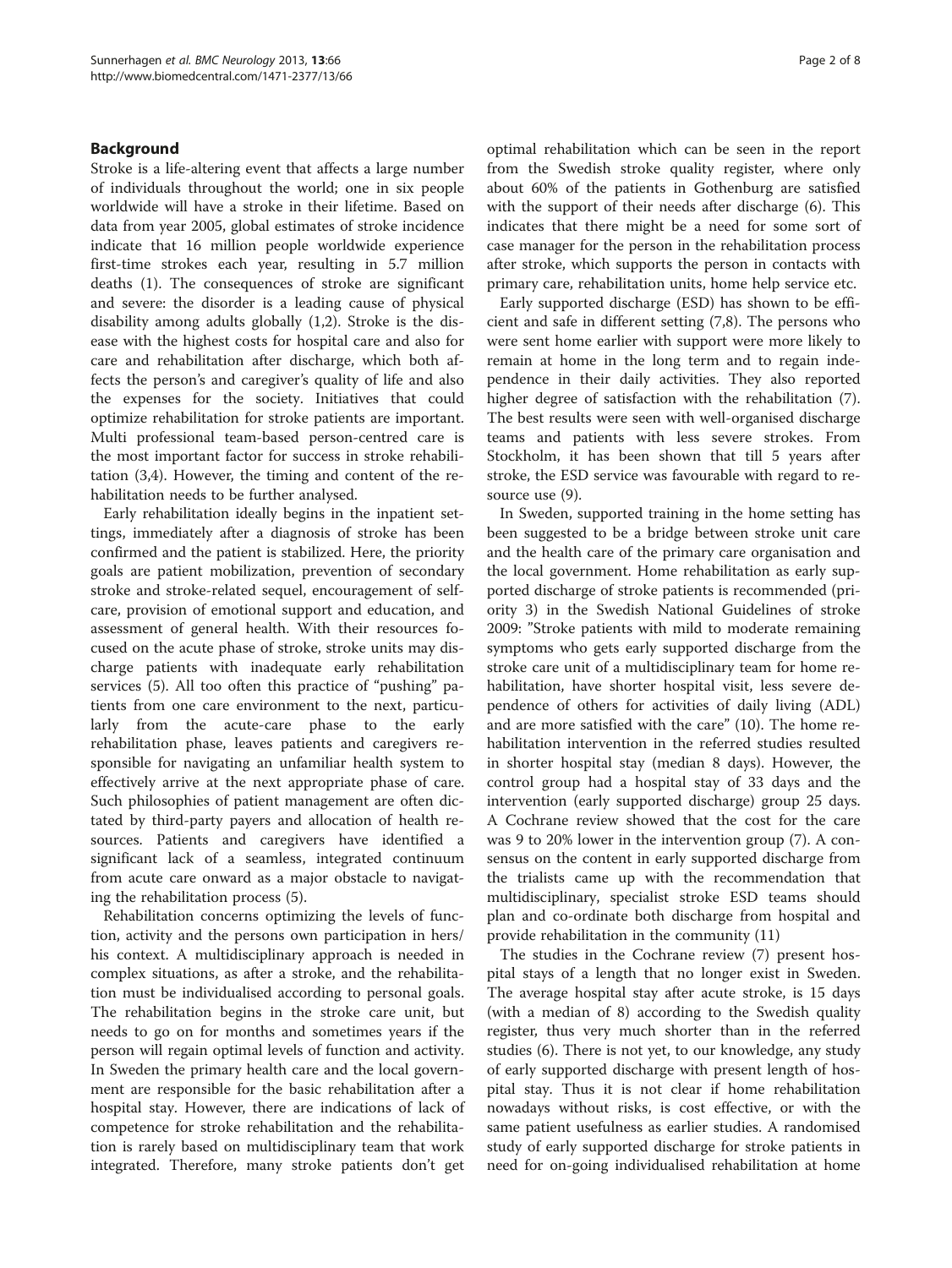can reveal if the intervention is useful for the patient and cost effective.

The aim is to investigate if very early supported discharge for stroke patients in need for on-going individualised rehabilitation at home due to motor and/ or cognitive dysfunction is useful for the patient and cost effective. The intervention should be person-centered ([12\)](#page-6-0); an approach based on who the person is: their context, their history, their family and loved ones, their individual strengths and weaknesses.

#### Hypothesis and expected results

The main hypothesis is that the intervention will lead to less distress for the person with stroke. As secondary hypothesis, the assumption is that the distress will be less for the next of kin as well as result in better or likewise motor and/or cognitive function, at one, three and twelve months after the stroke.

The expectation is that the results will show that early supported discharge is medically safe for the patient. The patients and the relatives will feel more secure after discharge from the stroke care unit and thereby the patients perceive less depression, higher levels of function and activity and better health quality. The next of kin might experience less caregiver burden. Another aim is to analyse the participation of the patient in the rehabilitation process.

Further, the expectation of the qualitative interviews is that they will reveal how the patient and the next of kin experience the home rehabilitation and possibilities and obstacles to patient and care giver's participation in the rehabilitation.

# Methods/design PICO

Patient/Population Persons with stroke at a stroke unit Intervention Very early supported discharge to the home Comparison Ordinary discharge to the home Outcome Reduction in anxiety, same amount of re-admissions and the same level of improvement in motor skills, ADL function and cognition as for the control group

# Design and population

The design is a randomized controlled trial with blinded assessors. The study population is the stroke patients at the Sahlgrenska stroke care unit. The Stroke unit at Sahlgrenska University Hospital serves the larger Gothenburg urban area, thus all persons from this catchment area are randomly referred to the Sahlgrenska University Hospital. The project is approved by the Regional Ethical Review Board in Gothenburg [http://www.epn.se/sv/goeteborg/](http://www.epn.se/sv/goeteborg/om-naemnden/) [om-naemnden/](http://www.epn.se/sv/goeteborg/om-naemnden/) and the Helsinki declaration is followed. Written informed consent will be obtained from the participants or from their closest relative.

Primary outcome levels of anxiety and depression. Secondary outcomes are independence, security, level of function, quality of health, needs of support in ADL and caregiver burden.

Data entered the Riks-stroke database is used for back-ground information of each patient as well as stroke type, location, length of stay etc. Data on support and training given after discharge as well as home modifications during the first year will be gathered.

# Assessments (all translated into Swedish) Body function:

- Montreal Cognitive Assessment (MoCA) [\(13](#page-6-0)), The MoCA has been proposed as a screening tool that promises good sensitivity to deficits arising from stroke and vascular cognitive impairment The MoCA includes sections on visuospatial/executive, naming, attention, language, abstraction, delayed recall, and orientation. It is scored out of 30 (extra point for <13 years' education) and the recommended "normal" cut-off is ≥26.
- modified Rankin Scale (mRS) ([14](#page-6-0)), The mRS is used to describe overall disability. The scale runs from 0–6, running from perfect health without symptoms to death.
- Fugl-Meyer sensory motor assessment (FMA) ([15\)](#page-6-0) Fugl-Meyer Assessment, Upper (maximum score of 66 corresponds to normal motor function) and Lower extremity (maximum score of 34). The nonmotor domains of FMA sensation, passive range of motion and pain during passive joint motions will be completed as well.
- Figure of 8 for the hand To assess hand volume on both hands using an ordinary tape measure (cm).

# Activity level

- Time up and go (TUG) ([16\)](#page-6-0), The TUG is testing basic mobility. The time (s) required for an individual to stand up from a standardized chair, walk a distance of three meters, turn, walk back to the chair and sit down again. A shorter time indicates better performance. The has been shown to be reliable and valid in this group of patients
- Berg Balance Scale (BBS) ([17\)](#page-6-0), The BBS assesses functional balance. Performance in this test is scored from 0 (cannot perform) to 4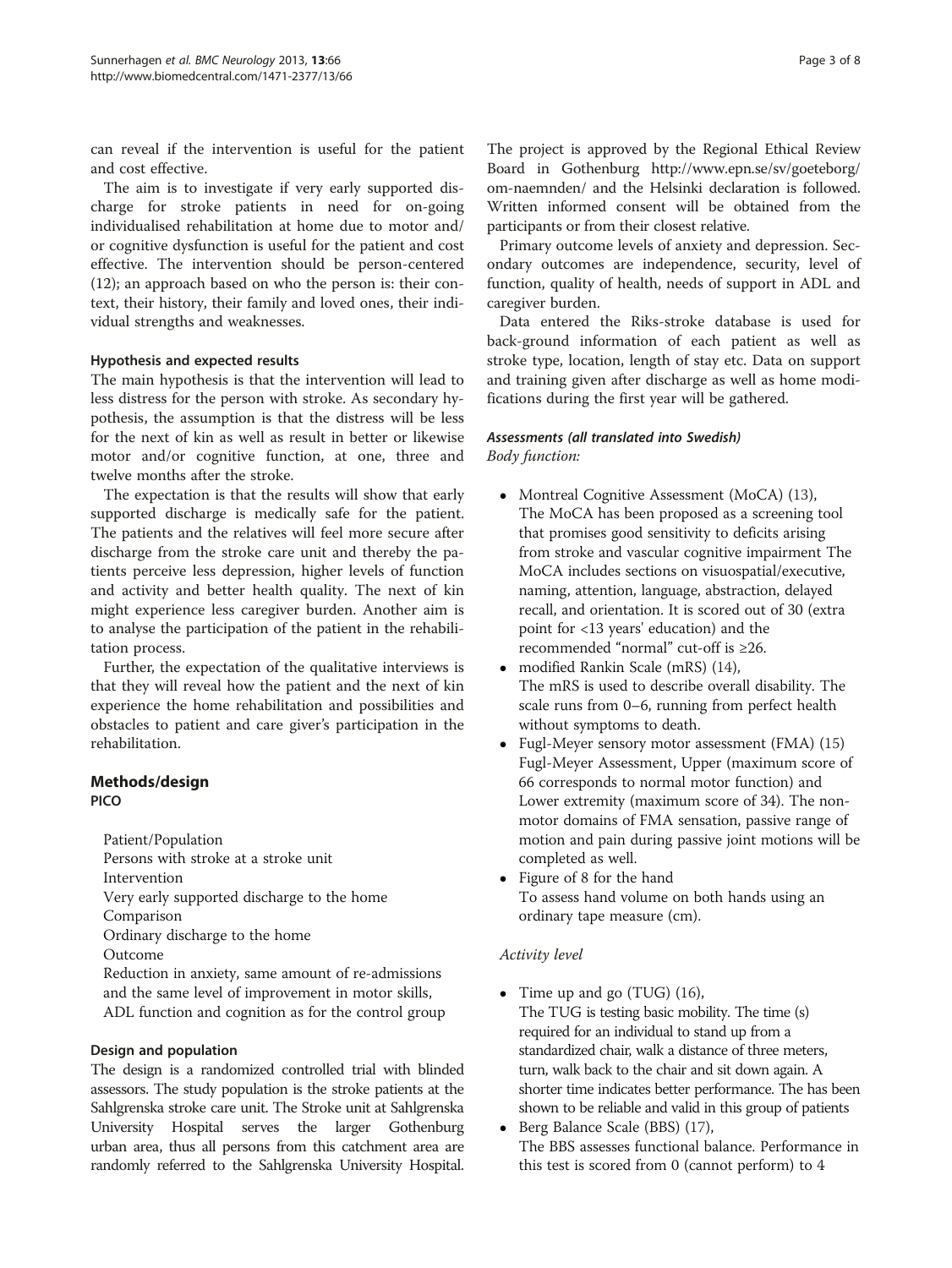(normal performance) on 14 different tasks, including ability to sit, stand, reach, lean over, turn around and step. The maximum score on the BBS is 56. A higher score indicates better balance skills

• ADL taxonomy [\(18\)](#page-6-0),

The ADL taxonomy is used for the investigation of ADL task performance and includes 12 activities. The first seven activities deal with the Personal ADL and the other five, with Instrumental ADL. During each activity are also a number of subtasks that are ranked by difficulty and can be judged on various aspects such as independence, dependent or not relevant.

• Barthel index (BI) ([19](#page-6-0))

The BI measures the extent to which somebody can function independently and has mobility in their ADL i.e. feeding, bathing, grooming, dressing, bowel control, bladder control, toileting, chair transfer, ambulation and stair climbing. Each performance item is rated on this scale with a given number of points assigned to each level. In this study the modified version with 0–100 is used, where a lower score indicates dependency.

# Participation level:

- Stroke Impact Scale (SIS) 3.0, [\(20\)](#page-6-0), Stroke Impact Scale is a questionnaire on different aspects of the stroke recovery where the person replies on their perception regarding their life after the stroke. The 59 questions are divided into 8 domains; strength, memory, emotion, communication, activities of daily living, mobility, hand function and social participation.
- Impact on Autonomy and Participation, English version (IPA-E) ([21](#page-6-0)),

IPA-E is a generic outcome measure for adults with chronic conditions where the person estimates perceived limitations in participation and autonomy related to dependency in the current living surrounding. The subscales include autonomy indoors, family role, autonomy outdoors, social life and relationships, work and education. Additionally, IPA-E identifies the extent to which limitations in life are experienced as problematic in areas of mobility, self-care, activities, economy issues, social life, work and education. IPA-E is valid, reliable and sensitive to change after stroke.

# Environmental level:

Caregiver Burden Scale (CBS) ([22](#page-7-0)),

The CBS is a questionnaire with 22 questions (answered in written by the carer) concerning burden from the

aspects of the caregiver's health, feeling of psychological well-being, relations, social network, physical workload and environmental aspects that might be important. When the scale was developed, factor analysis was used to yield five indices – general strain (8 questions), disappointment (5 questions), isolation (3 questions), emotional involvement (3 questions) and environment (3 questions). The items are scored from 0 to 3 (Not at all, Hardly, Somewhat and Definitely), maximum score 66. (Caregiver burden could be viewed as an environmental factor)

Patient reported outcomes (not classified according to the ICF):

- Hospital Anxiety and Depression Scale (HADS) ([23](#page-7-0)), The HADS is a 14-item questionnaire that consists of anxiety (HADS-A) and depression (HADS-D) subscales. It has good psychometric properties and is well suited for assessing symptom severity in stroke patients. A HADS-Total score of greater than 10 indicates clinically significant emotional distress.
- Falls efficacy Scale (FES) [\(24\)](#page-7-0), The FES assesses perceived self-confidence in ADLtask performance without falling. It consists of 13 items including personal activities of daily living, items 1–6 and instrumental activities of daily living, items 8–13 and item 7, assessing the ability to walk up and down stairs. Confidence in performing each activity is rated on a visual numeric scale ranging from 0, not at all confident, to 10, completely confident, giving a possible maximal score of 130, and a total score of 60 for each of the two subscales.
- EuroQol Quality of Life Scale (EQ-5D) [\(25\)](#page-7-0), EuroQol Quality of Life Scale is a widely used generic measure and includes five dimensions: mobility, self-care, usual activities, pain/discomfort and anxiety/depression. The EQ-5D includes a visual analogue scale on which the patients rate their own health between 0 and 100.

# Inclusion criteria

Confirmed stroke according to WHO´s criteria >18 years of age Living within 30 min from the stroke unit On day 2 National institute of health stroke scale (NIHSS) [\(26\)](#page-7-0) of 0–16 points and BI 50–100 points.  $MoCA$  index < 26 if  $BI = 100$ .

# Exclusion criteria

NIHSS >16  $BI < 50$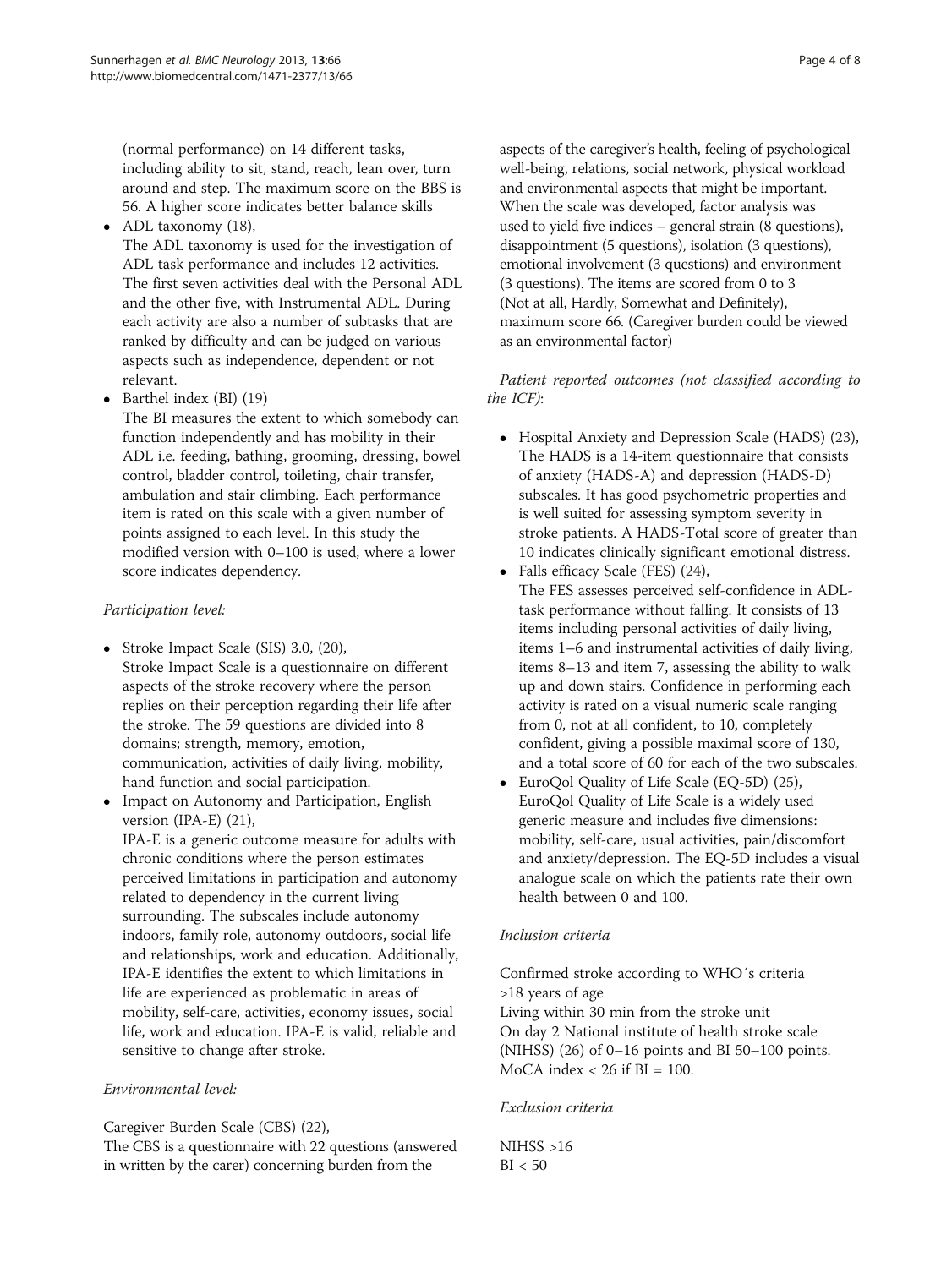Life expectancy  $\langle 1 \rangle$  year (as with severe malignancy) Does not speak or communicate in Swedish prior to the incidence

A power calculation has been performed based on the level of anxiety (assessed with the HADS) in patients at stroke units [\(27,28](#page-7-0)) and also what has been judged as problematic level of anxiety and long term outcome after stroke [\(29](#page-7-0)). The assumption is that some anxiety is normal but the aim is to reduce the risk of problematic anxiety with the intervention. With a power of 80%, p-value 0.05 (2 sided test) 44 persons per group are needed. The aim is therefore 55 persons per group, since deaths may occur as well as withdrawn consent; a total of 110. The investigation also includes data of comorbidity, re-entry to hospital and mortality. Furthermore, data from the Swedish quality register of stroke including information of ADL function before stroke, presence of follow-up visits and questions regarding the subjective experience from the rehabilitation. Data also include information about how satisfactory the information about stroke and where to get support has been as well as the patients view concerning the sufficiency of assistance and support from home care or next of kin. Data of the amount of granted home help service from the local authority will also be collected for health economic analysis as performed by Lundström et al. ([30](#page-7-0)).

Interviews will be accomplished with a strategic sample of 15 patients in the intervention group before discharge, within two weeks after homecoming and 3 months later to describe the patient's subjective expectations and experiences of early discharge and rehabilitation. Interviews are also planned with a sample of about 20 relatives (caregivers) in the intervention group 3 months after discharge to describe their subjective experiences of early discharge and rehabilitation from the perspective of caregivers. In both cases, interview guides with question areas will be used. The interviews will be recorded and transcribed verbatim and further analysed with qualitative content analyses according to Krippendorff [\(31](#page-7-0)).

The planning of the home rehabilitation with the patient together with the team will be studied to analyse possibilities and/or obstacles for patient participation and activity in this process. Data will be gathered by digital audio recording of 10 planning meetings and note-taking and analysed with qualitative content analyses.

Further, observation through participation will be used to study the interaction between the patient and the team when the person is at home and how the patient participates in the rehabilitation. Data will be gathered by video recording and note-taking and analysed with both a quantitative and a qualitative approach.

#### Time schedule of data gathering

Day 2: (36–60 hours) BI and MoCA performed by the occupational therapist Day 4: (+/− 1 day)

Information about the study and randomization after informed consent

Demographic data will be collected during the first assessment. Stroke subtype will be confirmed by imaging. Ischemic strokes will be classified for subtype and site for lesion by using TOAST and Bamford classifications ([32\)](#page-7-0). Treatments of thrombolysis or thrombectomy will be registered. Additional data will be extracted from the national quality register for stroke - Swedish Stroke Register.

Day 5: (+/− 1 day)

• Assessment 1

Assessment 1 (HADS, SIS, MoCA FMA, mRS)

Day 5–10 Discharge planning

Day 5–10 Discharge (First interview)

Within 24 hours after discharge: TUG, BB, ADL taxonomy, BI, HADS, EQ5D and FES.

Within two weeks after discharge: Second interview Assessment 2 (1 month) ADL taxonomy, BI, BT, TUG,

HADS, EQ5D, FES and mRS.

Next of kin: HADS

Assessment 3 (3 months) ADL taxonomy, BI, BB, TUG, HAD, EQ5D and FES, SIS, mRS and IPA-E.

Third interview with patients and interview with relatives.

Next of kin: HADS and CBS

Assessment 4 (12 months) BI, BB, TUG, HAD, EQ5D, FES, SIS, mRS and IPA-E. FMA and MoCA.

Next of kin: HADS and CBS

# Discharge planning at the stroke unit

The stroke nurse has the responsibility during the inpatient time to communicate with the patient in order to understand the experience of the stroke, which, together with the objective signs of the stroke, is the base for discussions and the planning of the care with the patient together with the team. The nurse is also responsible for the discharge planning, the coordination of the rehabilitation and the contacts with primary health care. The nurse also co-ordinates the contacts with the next of kin and involves them in the planning. If the patient and nurse have identified the need for home help service, the nurse also makes these contacts. Patients with need for speech therapy after discharge will receive this at a speech therapy out-patient clinic. Before discharge the patient, the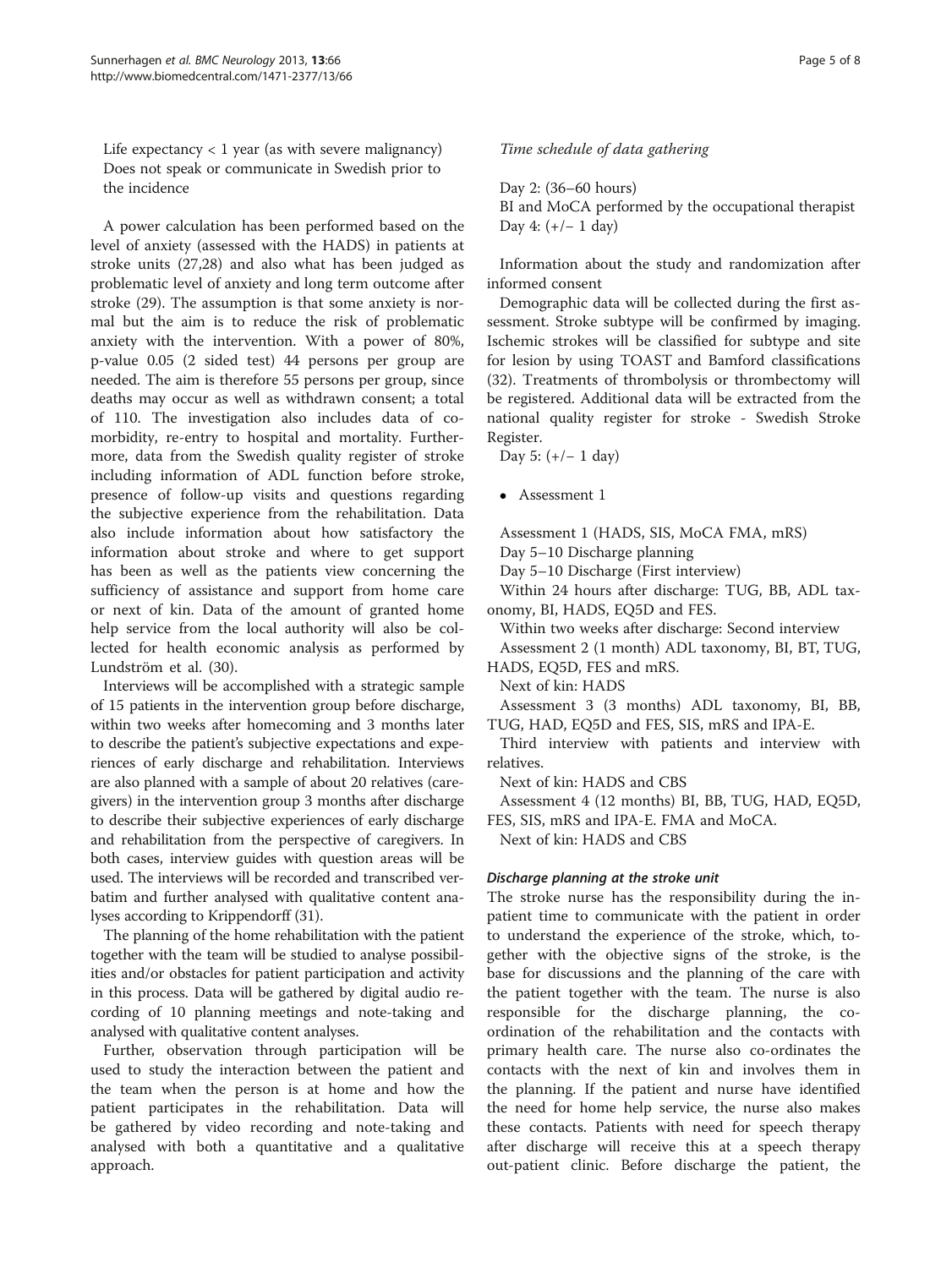VED team and next of kin explore the patient's needs and wishes and decide on individual goals for the intervention period.

#### Intervention in the very early supported group

A rehabilitation team made up of physiotherapists, occupational therapists and a stroke nurse from the stroke care unit continues the rehabilitation in the patient's home. The intervention has a person-centered approach which is based on who the person is: their context, their history, their next of kin, their individual strengths and weaknesses [\(12\)](#page-6-0). Goal setting using questions as in the Canadian Occupational Performance Measure ([33](#page-7-0)) takes part before the discharge. Examples of goals can be: to be able to go to the local store to buy milk, to be able to hang the laundry or to be able to travel on the tram to the daughter or how to manage the bills.

At discharge, the intervention group will get an individual schedule for the first week of home rehabilitation. The intervention comprises 2–4 visits per week of the home rehabilitation team members and one to two stroke nurse's visits. The intervention may imply training in different activities or to think through different ways to adapt in difficult situations in order to achieve a goal. For some patients the intervention may be to try the pursued activities with safe support so that they may feel secure in their performance.

The patient and the home rehabilitation team decide when the supported discharge should end, with a maximum of four weeks after discharge. During this period contacts will be made with those who will carry on the rehabilitation afterwards. Important for the period is also information and support to next of kin and home care service on how to best support the patient. Speech and language therapy will be delivered if needed.

#### Control setting after discharge

The control group will have support as usual after discharge e.g. if needed home help service, outpatient rehabilitation of a physiotherapist and or an occupational therapist or speech and language therapy.

#### Time plan

The project started in May 2011 and recruitment is estimated to take 3 years.

#### **Significance**

There are at least three different perspectives of significance in the project; the personal, the societal and the public health.

From the personal perspective, to get back home as soon as possible and to be able to participate in the planning of the rehabilitation and decide the goals should results in empowerment and hopefully better

From the societal perspective, the possibility that it is safe to discharge patients early with support from the stroke unit means that money will be saved. If the family feels less distressed when support is given in the home, the risk for re-admittance as well as stress induced symptoms in the next of kin should be reduced. This is also a chance to enhance quality for the family of a stroke survivor and perhaps reduce the risk of ill health for the care giver.

From the public health perspective, the chance to reduce anxiety and support the next of kin in the large population of stroke survivors should have a high priority. The relatives often today report a high caregiver burden.

The expectation is to show that early supported discharge is safe. The patients and the relatives will feel more secure after discharge from the stroke care unit and thereby the patients perceive less anxiety and depression, higher levels of function and activity and better health quality.

#### Preliminary results

A pilot study at started in April 2010 in order to evaluate a model of early supported discharge. The overall goal for the project was to improve the quality of the care at home after discharge from the stroke care unit. Stroke patients in need for on-going training at home of motor and/or cognitive dysfunction have been included in the study. The patients, the relatives and the involved rehabilitation staff in the pilot study have been mostly overwhelmingly positive to the supported discharge. The patients in the pilot project received 3–19 visits at home (on average 9 occasions). The division of labour between the professions depending on needs and goals resulted in1.6 visits by the nurses, 3.4 visits by the occupational therapist and 4.3 by the physical therapist. The support at home seems to make the patients and the relatives more secure and the patients seems to have a better chance to regain activities and functions with home rehabilitation.

The current project started in May 2011 with inclusion for 3 weeks prior to the vacation period and continued in September. So far, 40 patients have been included.

# Ethical considerations

The study has ethical approval (110221, 042–11).

There is an ethical problem that a practice of early discharge is developing in Sweden that is not evidence based and not always quality controlled. Support in the home is sometimes given from a team from a stroke unit, sometimes from primary care and often from home care personnel. Therefore, the ethical problem here deals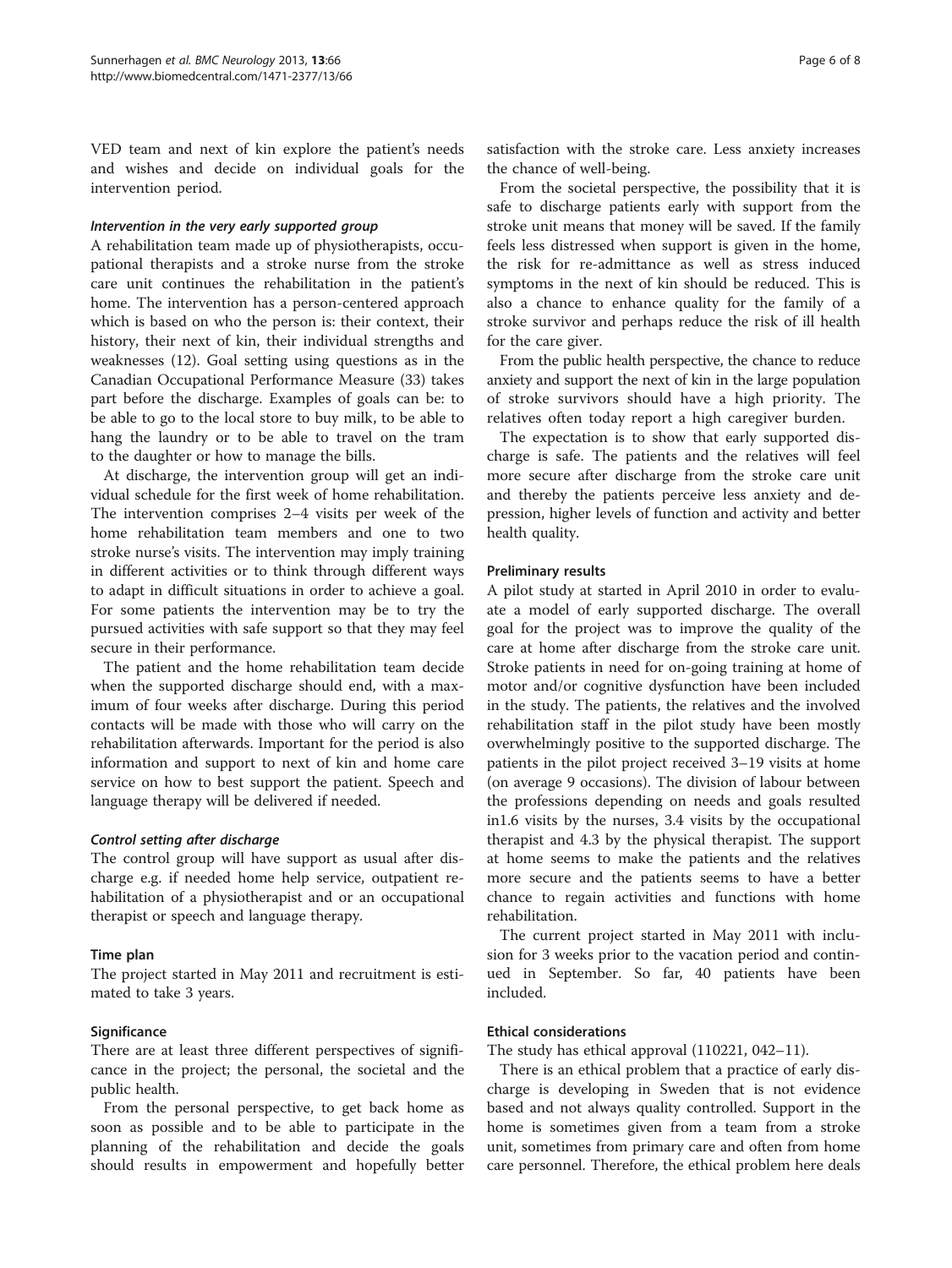<span id="page-6-0"></span>mainly with assessing patients and caregivers many times, where the results of the assessment not necessarily will be of benefit for the assessed person. Qualitative research with interviews of the patient and the next of kin where areas such as having influence of the care/ rehabilitation will be discussed may yield discomfort. In order to minimize this, the interviewer will be from outside ordinary care at the hospital and well trained in qualitative research.

#### **Discussion**

The ESD studies in the Cochrane review present hospital stays of a length (33 days) in the control group that no longer exist in Sweden. The average hospital stay after is 15 days. There is not yet, to our knowledge, any study of early supported discharge with present length of hospital stay. Thus it is not clear if home rehabilitation nowadays is without risks, is cost effective, or with the same patient usefulness as earlier studies. The research on emotional and practical support in the home after discharge gives conflicting results and the scientific evidence is insufficient. The reason for choosing level of anxiety as primary outcome is that this is a common problem after stroke and probably can be affected by having support in the home setting. The length of stay will probably vary very little between the groups and the training efforts in the intervention group might not necessarily show in the areas of body function or ADL.

#### Abbreviations

(ADL): Activities of daily living; (BI): Barthel index; (BBS): Berg Balance Scale; (CBS): Caregiver Burden Scale; (ESD): Early supported discharge; (EQ-5D): EuroQol Quality of Life Scale; (FES): Falls efficacy Scale; (FMA): Fugl-Meyer sensory motor assessment; (HADS): Hospital Anxiety and Depression Scale; (IPA-E): Impact on Autonomy and Participation; (MoCA): Montreal Cognitive Assessment; (mRS): modified Rankin Scale; (NIHSS): National institute of health stroke scale; (SIS): Stroke Impact Scale; TOAST: Trail of Org 10172 in Acute Treatment; (TUG): Time up and go.

#### Competing interests

The authors declare that they have no competing interests.

#### Authors' information

All authors affiliated with the Gothenburg University Center for Personcentered Care [www.gpcc.gu.se/english/](http://www.gpcc.gu.se/english/)

#### Authors' contribution

KF, LR and AB were involved in the pilot study. KSS designed the large trial together with KF, LR and AB with input from ÅLN and AD. CP and AB specifically looked into the outcome measures for occupational therapy, AD and LR at the outcome used for balance. KSS and ÅA were responsible for the qualitative part of the study with input from ÅN. KSS were financially responsible. All authors read and approved the final manuscript.

#### Acknowledgements

A grant from the Swedish Science council (VR2012-3523) has been approved for the study.

The project is part of Gothenburg Centre for Patient-Centred Care [http://](http://www.gpcc.gu.se/) [www.gpcc.gu.se/](http://www.gpcc.gu.se/), where support has been granted for a PhD project with focus on the qualitative aspects of the study.

The Health & Medical Care Committee of the Regional Executive Board, Region Västra Götaland has given a grant. Financing has also been given

from the Axel Linder's foundation, the Foundation of the Swedish National Stroke Association; the Local Research and Development Board for Gothenburg and Södra Bohuslän Hjalmar Swenson's Research Foundation; Greta and Einar Askers Foundation; Rune and Ulla Amlöv's Foundation; and John and Brit Wennerströms' Foundation and LUA/ALF Gothenburg.

#### Author details

<sup>1</sup>Institute of Neuroscience and Physiology, Rehabilitation Medicine, University of Gothenburg, Gothenburg, Sweden. <sup>2</sup>Institute of Health and Care Sciences University of Gothenburg, Gothenburg, Sweden.

#### Received: 29 January 2013 Accepted: 19 June 2013 Published: 24 June 2013

#### References

- 1. Strong K, Mathers C, Bonita R: Preventing stroke: saving lives around the world. Lancet Neurol 2007, 6(2):182–187. Epub 2007/01/24.
- 2. Wolfe CD: The impact of stroke. Br Med Bull 2000, 56(2):275-286. Epub 2000/11/25.
- 3. Albert SJ, Kesselring J: Neurorehabilitation of stroke. J Neurol 2012, 259(5):817–832. Epub 2011/10/04.
- 4. Schouten LM, Hulscher ME, Akkermans R, Van Everdingen JJ, Grol RP, Huijsman R: Factors that influence the stroke care team's effectiveness in reducing the length of hospital stay. Stroke 2008, 39(9):2515–2521.
- 5. Cameron JI, Tsoi C, Marsella A: Optimizing stroke systems of care by enhancing transitions across care environments. Stroke 2008, 39(9):2637–2643. Epub 2008/07/19.
- 6. Riks-Stroke Årsapport. 2009. [http://www.riks-stroke.org/content/analyser/](http://www.riks-stroke.org/content/analyser/Rapport09.pdf) [Rapport09.pdf.](http://www.riks-stroke.org/content/analyser/Rapport09.pdf)
- 7. Services for reducing duration of hospital care for acute stroke patients. Early Supported Discharge Trialists. Cochrane Database Syst Rev 2000(2). doi[:CD000443](http://dx.doi.org/CD000443).
- 8. Langhorne P, Holmqvist LW: Early supported discharge after stroke. J Rehabil Med 2007, 39(2):103–108. Epub 2007/03/14.
- 9. Thorsen AM, Widen Holmqvist L, Von Koch L: Early supported discharge and continued rehabilitation at home after stroke: 5-year follow-up of resource use. J Stroke Cerebrovasc Dis 2006, 15(4):139–143. Epub 2007/10/02.
- 10. Socialstyrelsen: Strokesjukvård. Vetenskapligt underlag för Nationella riktlinjer 2009. 2009. [http://www.socialstyrelsen.se/nationellariktlinjerforstrokesjukvard.](http://www.socialstyrelsen.se/nationellariktlinjerforstrokesjukvard)
- 11. Fisher RJ, Gaynor C, Kerr M, Langhorne P, Anderson C, Bautz-Holter E, et al: A consensus on stroke: early supported discharge. Stroke 2011, 42(5): 1392–1397. Epub 2011/03/29.
- 12. Ekman I, Swedberg K, Taft C, Lindseth A, Norberg A, Brink E, et al: Personcentered care–ready for prime time. Eur J Cardiovasc Nurs 2011, 10(4):248–251. Epub 2011/07/19.
- 13. Nasreddine ZS, Phillips NA, Bedirian V, Charbonneau S, Whitehead V, Collin I, et al: The Montreal Cognitive Assessment, MoCA: a brief screening tool for mild cognitive impairment. J Am Geriatr Soc 2005, 53(4):695–699. Epub 2005/04/09.
- 14. Bonita R, Beaglehole R: Recovery of motor function after stroke. Stroke 1988, 19(12):1497–1500.
- 15. Fugl-Meyer AR, Jaasko L, Leyman I, Olsson S, Steglind S: The post-stroke hemiplegic patient. 1. a method for evaluation of physical performance. Scand J Rehabil Med 1975, 7(1):13–31.
- 16. Podsiadlo D, Richardson S: The timed "Up & Go": a test of basic functional mobility for frail elderly persons. J Am Geriatr Soc 1991, 39(2):142–148.
- 17. Berg K, Wood-Dauphinee S, Williams J: The balance scale: reliability assessment with elderly residents and patients with an acute stroke. Scand J Rehabil Med 1995, 27:27–36.
- 18. Sonn U, Törnqvist K, Svensson E: The ADL taxonomy- from individual categorical data to ordinal categorical data. Scan J Occup Ther. 1999, 6:11–20.
- 19. Mahoney FI, Barthel DW: Functional evaluation: the Barthel Index. Md State Medical Journal. 1965, 14:61–65.
- 20. Duncan PW, Wallace D, Lai SM, Johnson D, Embretson S, Laster LJ: The stroke impact scale version 2.0. Evaluation of reliability, validity, and sensitivity to change. Stroke 1999, 30(10):2131–2140.
- 21. Cardol M, De Haan RJ, van den Bos GA, De Jong BA, De Groot IJ: The development of a handicap assessment questionnaire: the Impact on Participation and Autonomy (IPA). Clin Rehabil 1999, 13(5):411-419.